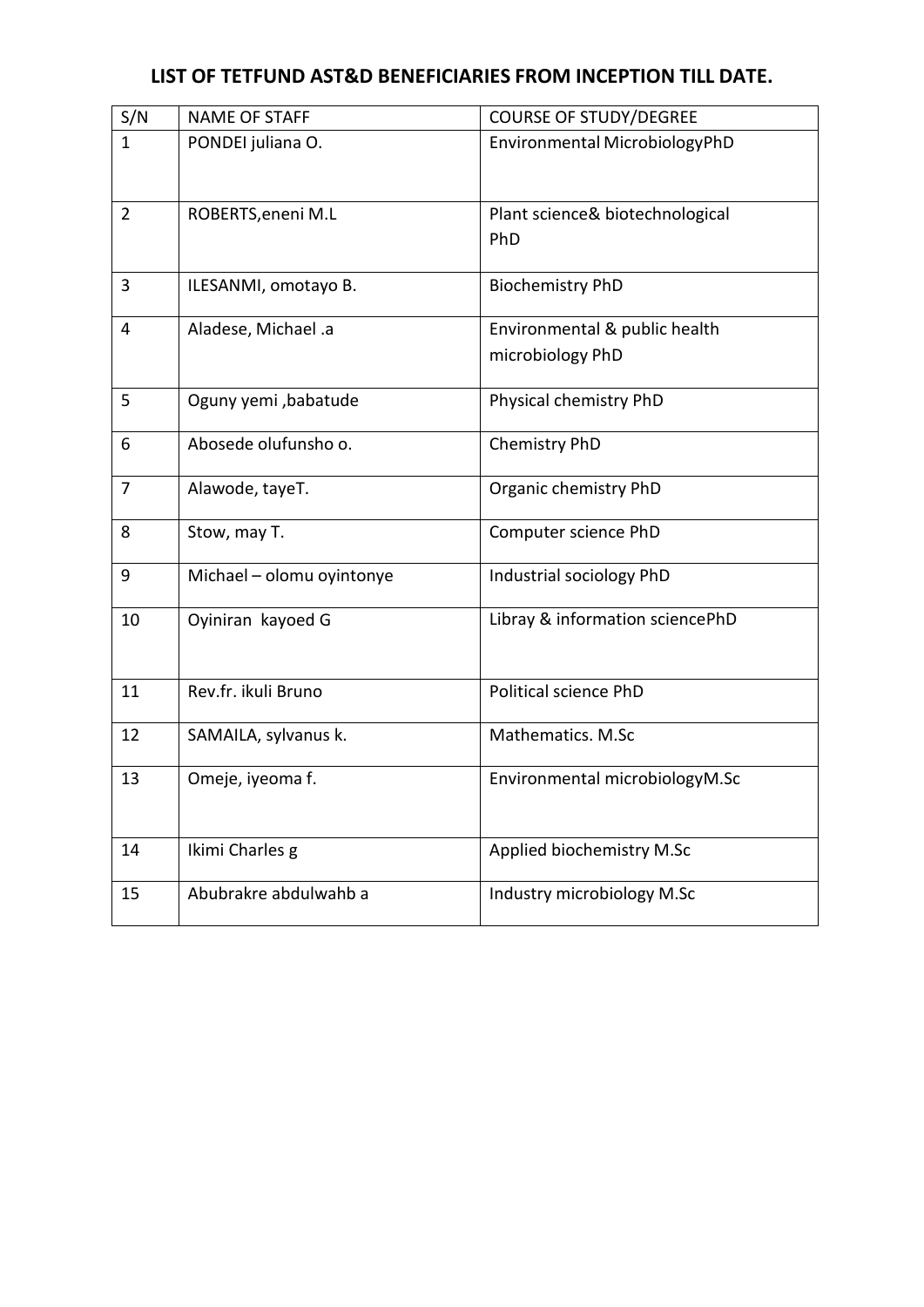| 16 | Onyeka ruth o                      | Management entrepreneurship                   |
|----|------------------------------------|-----------------------------------------------|
|    |                                    | (M.Sc)                                        |
|    |                                    |                                               |
| 17 | Roberts, baratuaipre j.            | Accounting (M.Sc)                             |
| 18 | Iworiso, Jonathan                  | Statistics (M.Sc)                             |
|    |                                    |                                               |
| 19 | Anumudu, Christian k               | Biotechnology (M.Sc)                          |
| 20 | Ekiye, ekiokere                    | Linguistics (MA)                              |
|    |                                    |                                               |
| 21 | Johnson ,joel thophilos            | <b>Biochemistry PhD</b>                       |
| 22 | Paschal, okiroro iniaghe           | Environmental chemistry PhD                   |
|    |                                    |                                               |
| 23 | Ogbolosingha, atieme               | <b>Biochemistry M.Sc</b>                      |
|    | Joseph                             |                                               |
| 24 | LARRY Eniwei Godwin                | PH.D Mathematics                              |
| 25 | Ihimikaiye Samuel O.T.             | PHD.D plant Resources                         |
|    |                                    | management                                    |
| 26 | Ariyo Adenike Bosede               | PH.D Microbiology                             |
| 27 | Gheinzi Ebinimi                    | PH.D Chemical Engineering                     |
| 28 | Egbuhuzor Udechukwu. P             | <b>PH.D Mathematics</b>                       |
| 29 | Jack Jackson T. C. B               | PH.D Sociology                                |
| 30 | Abejirinde Ayodele                 | PH.D Sociology                                |
| 31 | Joseph Igoro                       | PH.D History and Diplomatic<br><b>Studies</b> |
| 32 | Liberty Timikoru                   | M.A. Literature in English                    |
| 33 | Ike Joseph Onyeka                  | M.A. English Studies                          |
| 34 | Iworiso Jonathan,                  | <b>PhD Statistics</b>                         |
| 35 | Michael Chuzurumoke<br>Michael,    | <b>PhD Physics</b>                            |
| 36 | Emmanuel Johnson,                  | PhD Civil Engineering                         |
| 37 | Luwei Kenisuomo<br>Churchill, Mech | PhD Mechanical Engineering                    |
| 38 | <b>Egele Godswill Esther</b>       | M.A International Relations                   |
| 38 | Samuel Apigi Ikirigo               | <b>PhD Computer Science</b>                   |
| 40 | Maduka Nancy Ada                   | <b>MS.c Advanced Chemical</b><br>Science      |
| 41 | Tokpo, Coronation E.               | PhD Development Studies                       |
| 42 | Ene W. Emmanuel                    | PhD Sociology                                 |
| 43 | Obasi Emmanuella C. Mary           | <b>PhD Computer Science</b>                   |
| 44 | Onukwu James N.                    | PhD Educational Management                    |
| 45 | Abiodun Isaac Chukwurem.           | <b>PhD Electronics</b>                        |
| 46 | Akpanibah Edikan Edem.             | <b>PhD Financial Mathematics</b>              |
| 47 | Kpuduwei Aliaksandra.              | <b>PhD English Studies</b>                    |
| 48 | Yikarebogha Erorogha<br>Akpos.     | PhD Accountancy                               |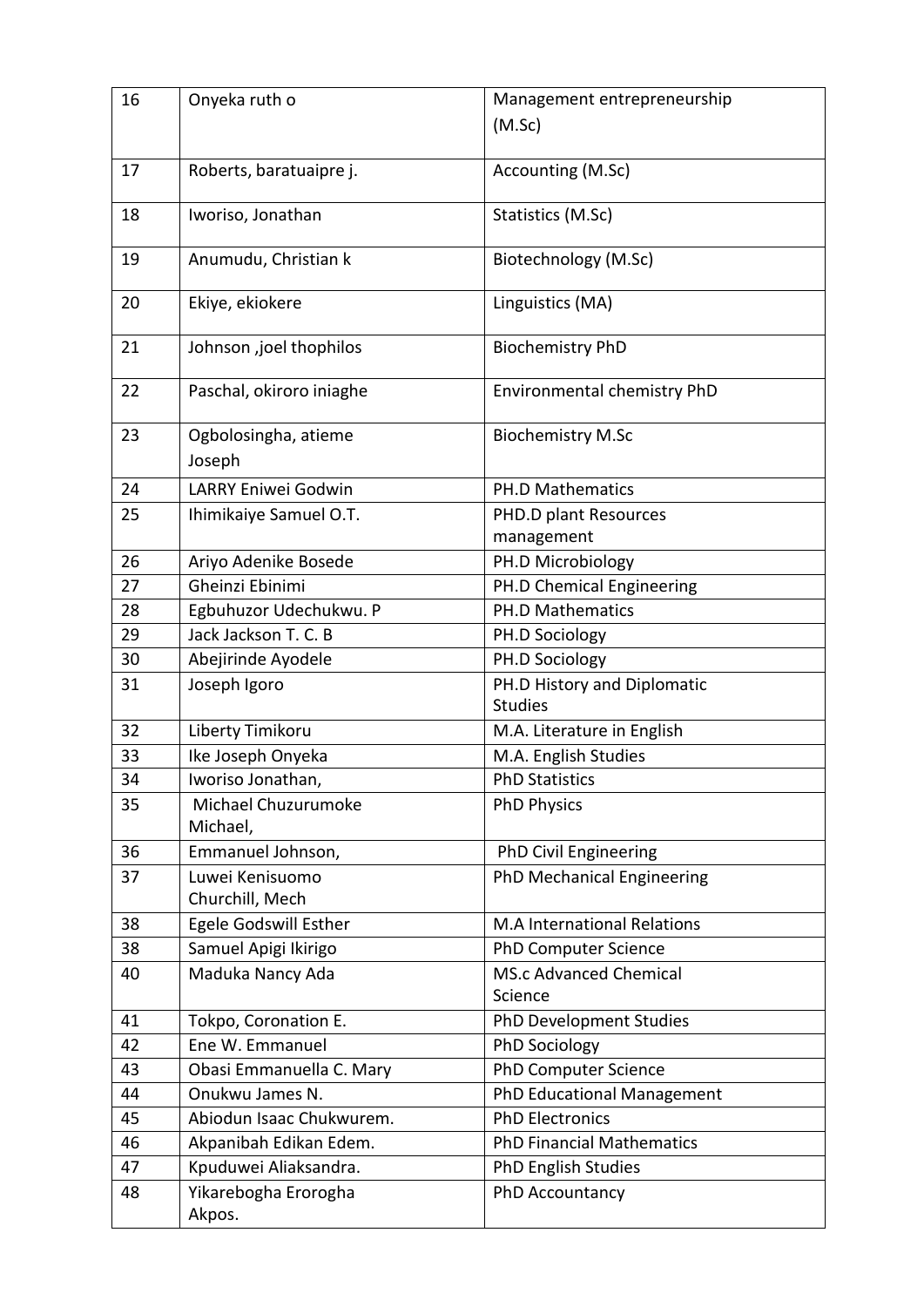| 49 | Atani Ebiere Lynsa.            | <b>PhD Development Studies</b>                           |
|----|--------------------------------|----------------------------------------------------------|
| 50 | Boroh Stanley Ebitare.         | PhD Sociology                                            |
| 51 | Yousuo Purumaziba J.           | <b>PhD Economics</b>                                     |
| 52 | Harrison Ogbeide<br>Eromosele. | <b>PhD Economics</b>                                     |
| 53 | Tantua Webba Ebideinere.       | LL.M Law                                                 |
| 54 | Igbeta Ayebakuro               | LL.M Law                                                 |
| 55 | Asanebi, Daupamowei<br>Henry.  | PhD. History and Diplomacy.                              |
| 56 | Torutein, Oki Isiya.           | PhD. Banking and Finance                                 |
| 57 | Baro, E. Emmanuel.             | PhD . Library and Information                            |
| 58 | Egbuhuzor Udechukwu<br>Peter.  | PhD Bench Work                                           |
| 59 | Ike Joseph Onyeka.<br>61       | PhD. English Studies                                     |
| 60 | Okeke Lilian Ifeoma.           | PhD International Law and<br>Human Right                 |
| 62 | Otu Emmanuel                   | PhD Economics                                            |
| 63 | Koginam Owudumopu Alex         | <b>PhD</b> Economics                                     |
| 64 | Okoro Semase Preye             | LLM Law                                                  |
| 65 | Okafor Ikechukwu Maduka        | PhD Adult and Community<br>Educational                   |
| 66 | Adebayo Adeniyi Dada<br>David  | M.Eng Electrical and<br><b>Electronics Engine Degree</b> |
| 67 | Ikimi Charles German           | PhD Applied Biochemistry                                 |
| 68 | Anekwe James<br>Kodilichukwu   | PhD Public Administration and<br>Local Gov               |
| 69 | Kenneth Ohis Irenoa            | PhD Library and Information<br>Science                   |
| 70 | Asaolu Adebowale<br>Olalekan   | <b>PhD Business Administration</b>                       |
| 71 | Samaila Sylvanus<br>Kupongoh   | <b>PhD Mathematics</b>                                   |
| 72 | <b>Baker Esther Oyeintari</b>  | <b>PhD</b> Economics                                     |
| 73 | Anisiji Emeka Obiora           | PhD Mechanical Engineering                               |
| 74 | Manukuyomi Julie<br>Bemigho    | PhD Petroleum Engineering                                |
| 75 | Okpara John Ikechukwu          | <b>PhD Economics</b>                                     |
| 76 | Simon Ebitimi Churchill        | PhD Agriculture and<br><b>Environmental Engineering</b>  |
| 77 | Otete Ikechukwu                | PhD Theoretical/Maths Physics                            |
| 78 | Joshua Teddy Ibibo             | Ph.D. Computing                                          |
| 79 | <b>Esther Egele Godswill</b>   | Ph.D. African Studies                                    |
| 80 | Ekiyokere Ekiye                | PhD English Language                                     |
| 81 | Eli Innocent Cleopas           | PhD                                                      |